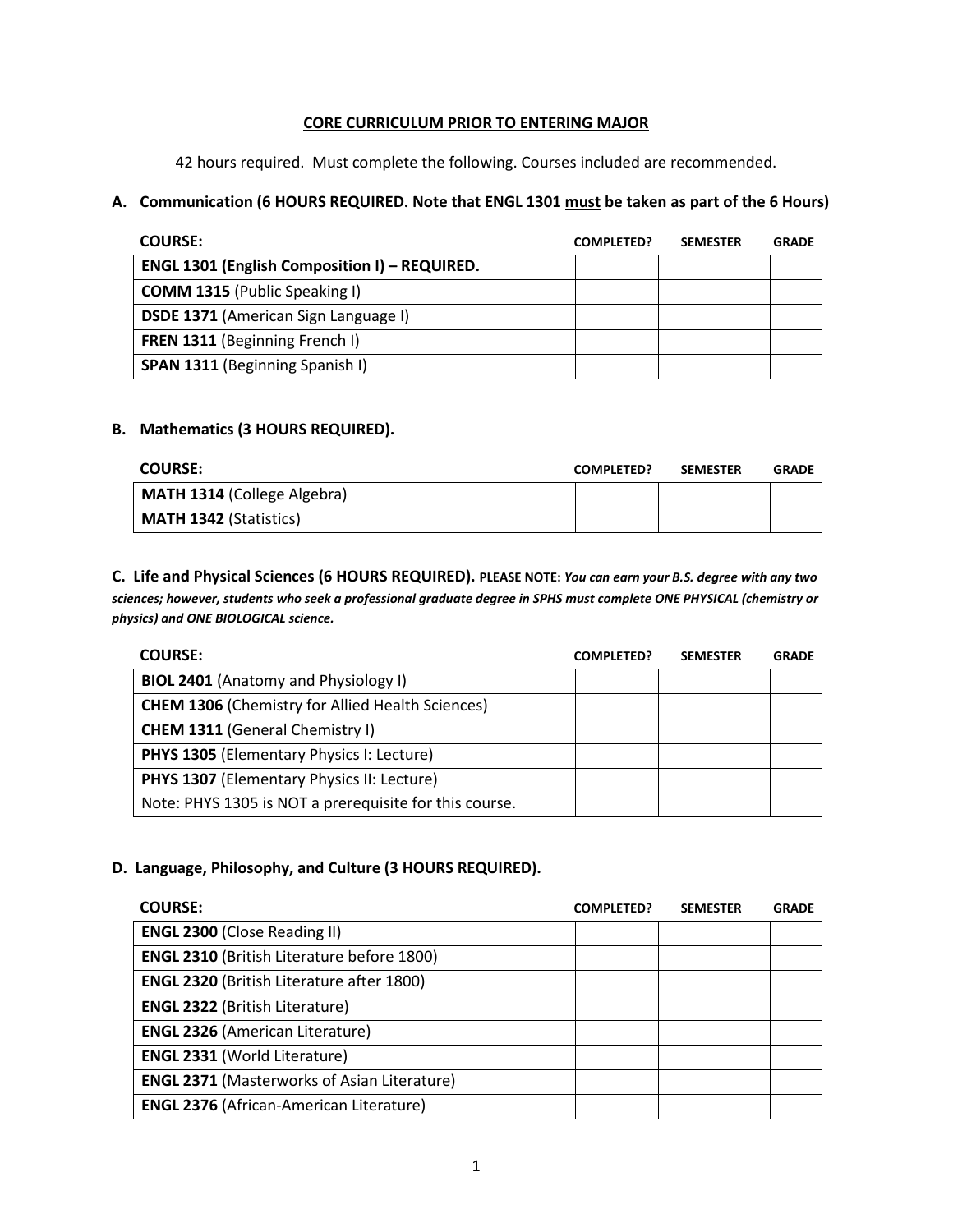| <b>PHIL 1370</b> (Philosophy of Knowledge) |  |  |
|--------------------------------------------|--|--|
| <b>PHIL 2306 (Introduction to Ethics)</b>  |  |  |

#### **E. Creative Arts (3 HOURS REQUIRED).**

| <b>COURSE:</b>                             | <b>COMPLETED?</b> | <b>SEMESTER</b> | <b>GRADE</b> |
|--------------------------------------------|-------------------|-----------------|--------------|
| <b>ARTS 1301 (Art Appreciation)</b>        |                   |                 |              |
| ARTS 1303 (Art History I)                  |                   |                 |              |
| <b>THEA 1310 (Introduction to Theatre)</b> |                   |                 |              |
| <b>COMM 1375</b> (Film Appreciation)       |                   |                 |              |
| <b>DANC 2304 (Dance Appreciation)</b>      |                   |                 |              |
| <b>MUSI 1306 (Music Appreciation)</b>      |                   |                 |              |
| PHIL 1330 (Arts & Ideas)                   |                   |                 |              |

#### **F. American History (6 HOURS REQUIRED).**

| <b>COURSE:</b>                             | <b>COMPLETED?</b> | <b>SEMESTER</b> | <b>GRADE</b> |
|--------------------------------------------|-------------------|-----------------|--------------|
| <b>HIST 1301 (US History I: 1763-1877)</b> |                   |                 |              |
| HIST 1302 (US History II: 1877 to present) |                   |                 |              |
| HIST 2301 (Texas History)                  |                   |                 |              |

## **G. Political Science (6 HOURS REQUIRED).**

| <b>COURSE:</b>                            | <b>COMPLETED?</b> | <b>SEMESTER</b> | <b>GRADE</b> |
|-------------------------------------------|-------------------|-----------------|--------------|
| <b>POLS 2301 (American Government I)</b>  |                   |                 |              |
| <b>POLS 2302 (American Government II)</b> |                   |                 |              |

#### **H. Social and Behavioral Science (3 HOURS REQUIRED).**

| <b>COURSE:</b>                               | <b>COMPLETED?</b> | <b>SEMESTER</b> | <b>GRADE</b> |
|----------------------------------------------|-------------------|-----------------|--------------|
| <b>PSYC 2301 (General Psychology)</b>        |                   |                 |              |
| <b>SOCI 1301</b> (Introduction to Sociology) |                   |                 |              |
| <b>PSYC 2315 (Lifespan Development)</b>      |                   |                 |              |

#### **I. ADDITIONAL CORE REQUIREMENTS:**

# **Complete English Composition II (ENGL 1302) AND choose one of the following:**

#### **MATH 1342 Statistics**

#### **PSYC 2317 Intro to Statistical Methods**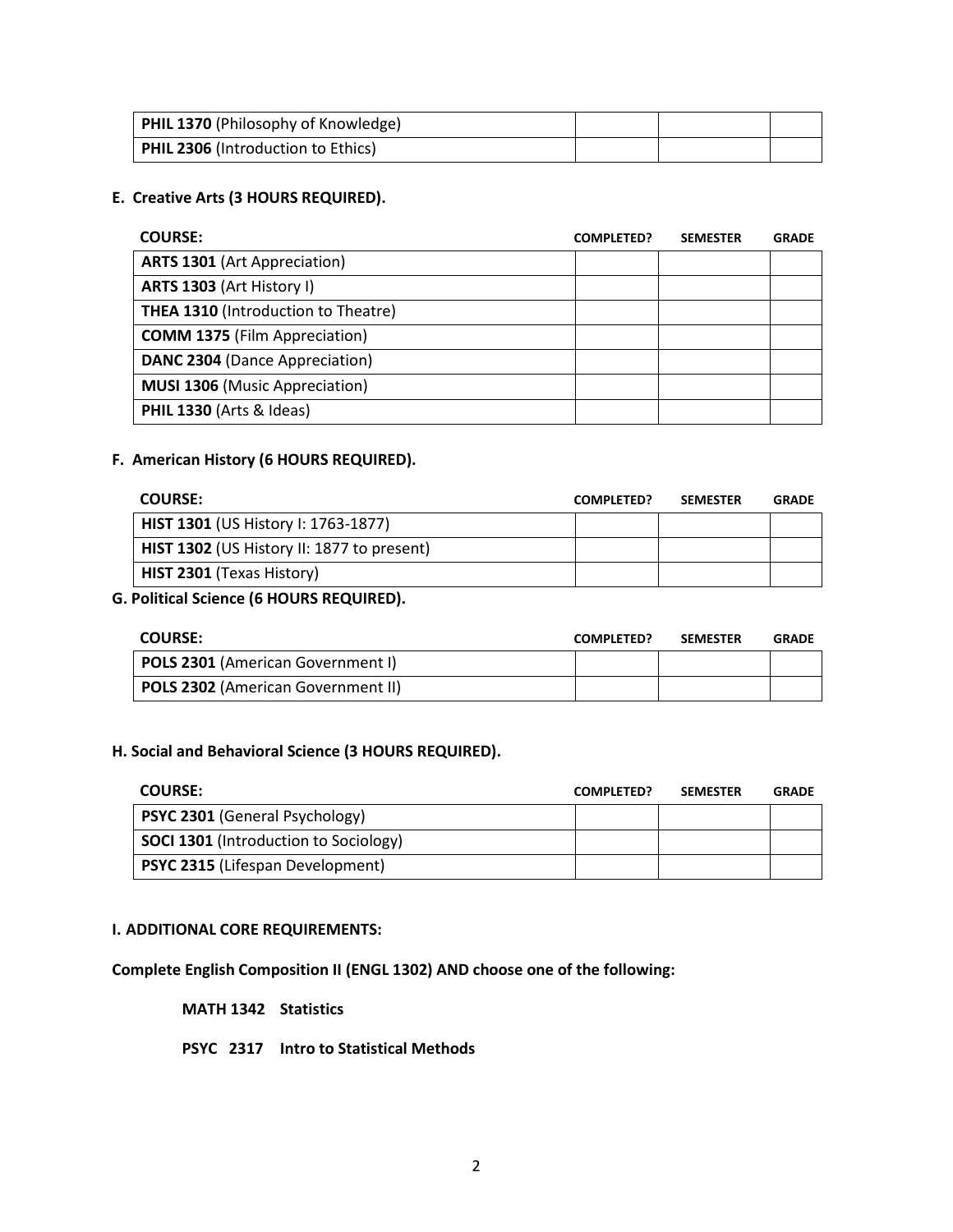

## **MAJOR FIELD OF STUDY**

A. **INTRODUCTION COURSES** (12 HOURS REQUIRED). Support courses are prerequisites to core courses in section B.

| <b>COURSE:</b>                                                  | <b>COMPLETED?</b> | <b>SEMESTER</b> | <b>GRADE</b> |
|-----------------------------------------------------------------|-------------------|-----------------|--------------|
| <b>SPHS 1371</b> (Introduction to Speech, Language, and Hearing |                   |                 |              |
| Disorders)                                                      |                   |                 |              |
| SPHS 2370 (Phonetics)                                           |                   |                 |              |
| Approved course in psychology                                   |                   |                 |              |
| <b>SPHS 1373 Interprofessional Education</b>                    |                   |                 |              |

B. **FOUNDATION COURSES** (12 HOURS REQUIRED). Foundation courses are prerequisites to all major electives in section C.

| <b>COURSE:</b>                                                  | <b>COMPLETED?</b> | <b>SEMESTER</b> | <b>GRADE</b> |
|-----------------------------------------------------------------|-------------------|-----------------|--------------|
| <b>SPHS 3310 (Language Acquisition)</b>                         |                   |                 |              |
| <b>SPHS 3312 (Hearing Anatomy, Physiology, &amp; Disorders)</b> |                   |                 |              |
| <b>SPHS 3314 (Speech and Hearing Science)</b>                   |                   |                 |              |
| <b>SPHS 3318 (Speech Anatomy and Physiology)</b>                |                   |                 |              |

C. **CORE COURSES** (12 HOURS REQUIRED). Core courses are prerequisites to all major electives in section C.

| <b>COURSE:</b>                                 | <b>COMPLETED?</b> | <b>SEMESTER</b> | <b>GRADE</b> |
|------------------------------------------------|-------------------|-----------------|--------------|
| SPHS 4332 (Neurology)                          |                   |                 |              |
| SPHS 4334 (Audiology I)                        |                   |                 |              |
| <b>SPHS 4342 (Audiologic Rehabilitation)</b>   |                   |                 |              |
| <b>SPHS 3316 (Professional Report Writing)</b> |                   |                 |              |

D. **MAJOR ELECTIVES** (21 HOURS REQUIRED). If you take more than 21 hours the additional courses will count as professional electives.

| <b>COURSE:</b>                                                                                             | <b>COMPLETED?</b> | <b>SEMESTER</b> | <b>GRADE</b> |
|------------------------------------------------------------------------------------------------------------|-------------------|-----------------|--------------|
| <b>SPHS 3320 (Language Disorders in Children)</b>                                                          |                   |                 |              |
| SPHS 3324 (Speech Disorders in Children)                                                                   |                   |                 |              |
| SPHS 4340 (Audiology II)                                                                                   |                   |                 |              |
| <b>SPHS 4336 (Clinical Processes)</b>                                                                      |                   |                 |              |
| SPHS 4350 (Problems and Projects) *Faculty/Dept Chair approval required.<br>Can be taken twice for credit. |                   |                 |              |
| <b>SPHS 4335 (Fluency Disorders)</b>                                                                       |                   |                 |              |
| <b>SPHS 4337 (Voice Disorders)</b>                                                                         |                   |                 |              |
| <b>SPHS 4352 (Counseling in Communication Disorders)</b>                                                   |                   |                 |              |
| SPHS 4338 (Medical SLP)                                                                                    |                   |                 |              |